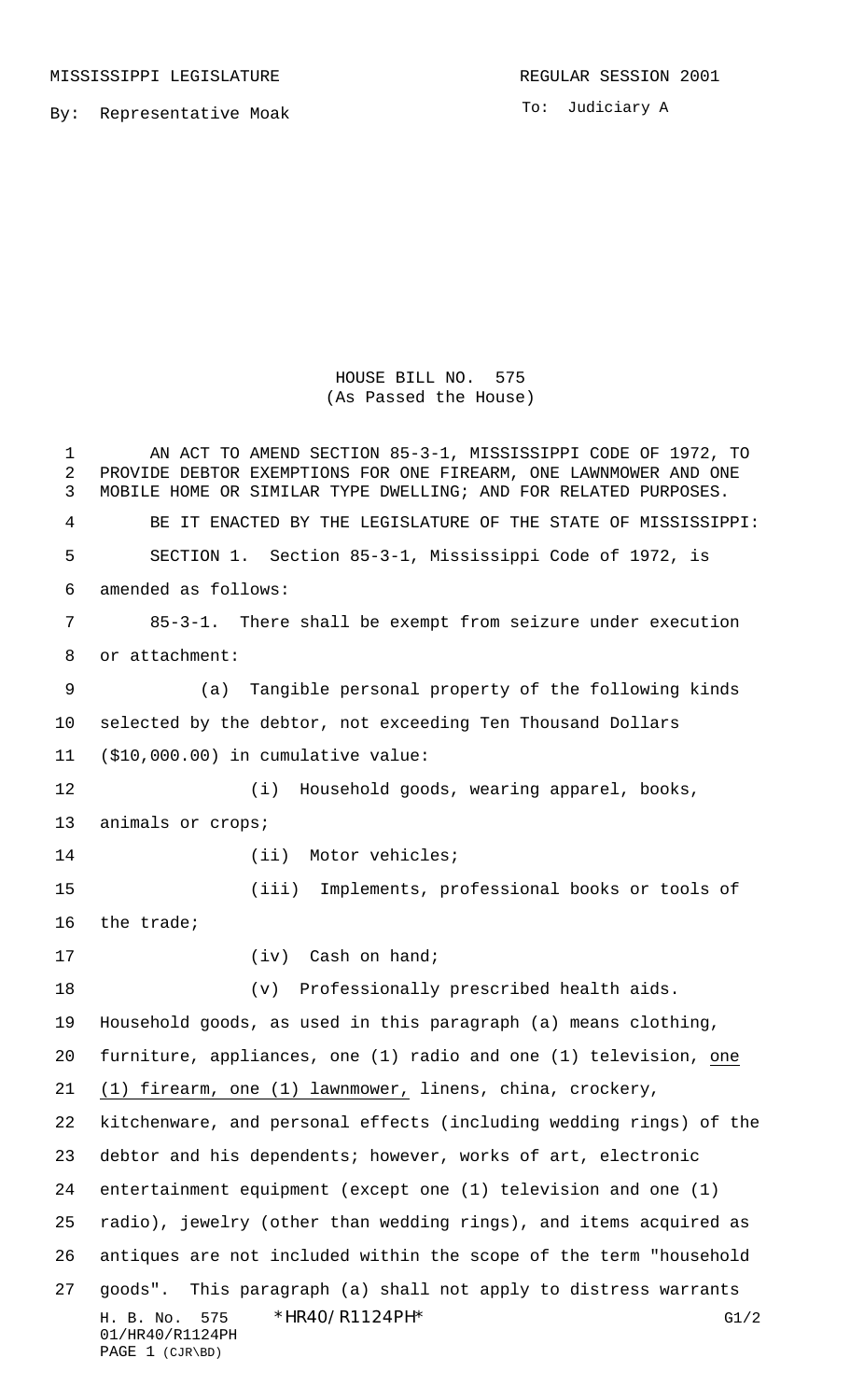issued for collection of taxes due the state or to wages described in Section 85-3-4.

 (b) (i) The proceeds of insurance on property, real and personal, exempt from execution or attachment, and the proceeds of the sale of such property. (ii) Income from disability insurance. (iii) Payment under a stock bonus, pension, profit-sharing, annuity, or similar plan or contract on account of illness, disability, death, age or length of service, to the extent reasonably necessary for the support of the debtor and any dependent of the debtor, unless: A. Such plan or contract was established by or under the auspices of an insider that employed the debtor at 41 the time the debtor's rights under such plan or contract arose; B. Such payment is on account of age or length of service; and C. Such plan or contract does not qualify under Section 401(a), 403(a), 403(b), 408 or 409 of the Internal Revenue Code of 1954. (c) All property, real, personal and mixed, for the

 collection or enforcement of any order or judgment, in whole or in part, issued by any court for civil or criminal contempt of said court; expressly excepted herefrom are such orders or judgments for the payment of alimony, separate maintenance and child support actions.

 (d) All property in this state, real, personal and mixed, for the satisfaction of a judgment or claim in favor of another state or political subdivision of another state for failure to pay that state's or that political subdivision's income tax on benefits received from a pension or other retirement plan so used in this paragraph (d), "pension or other retirement plan" includes:

H. B. No. 575 \*HR40/R1124PH\* 01/HR40/R1124PH PAGE 2 (CJR\BD)